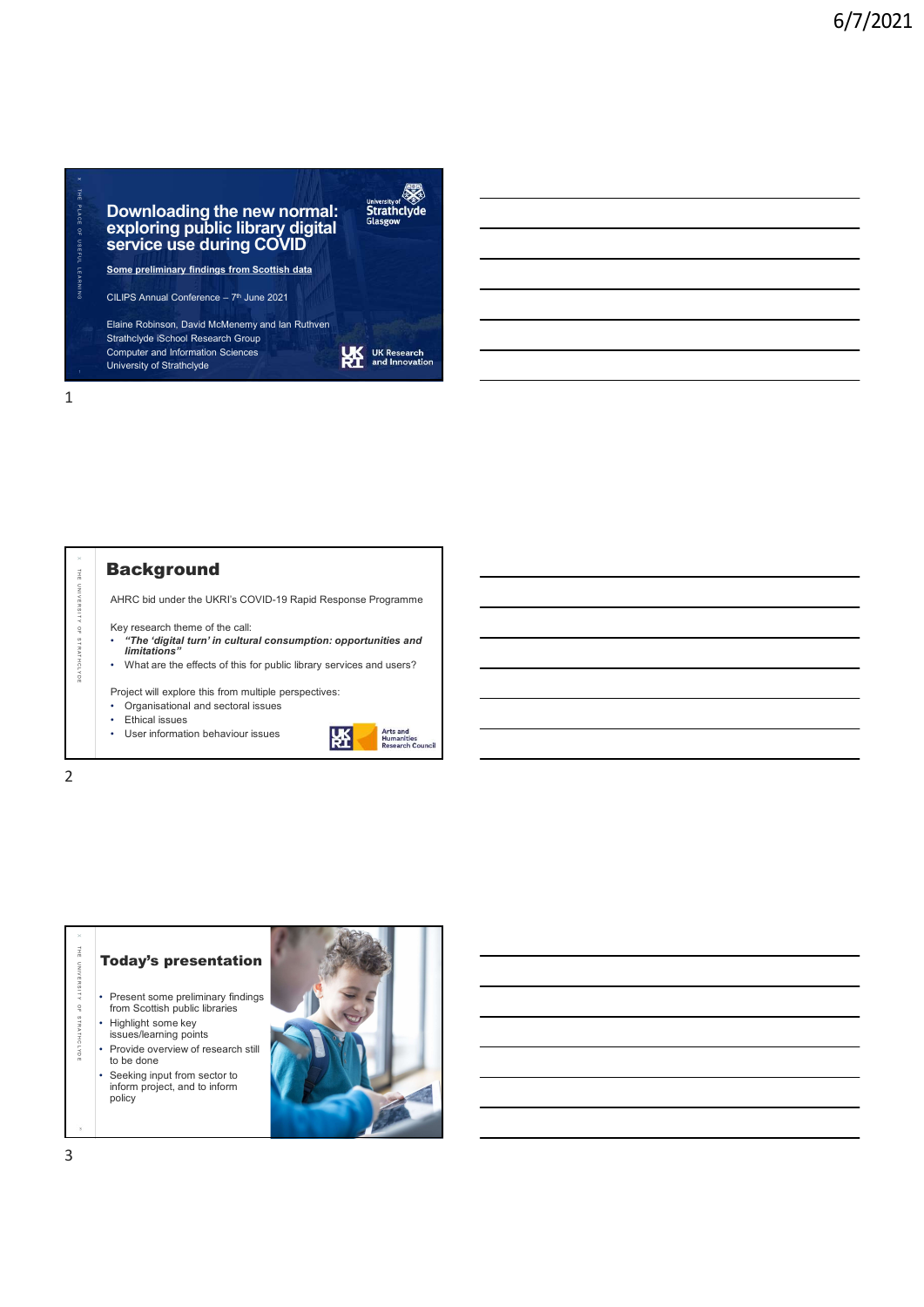

x la contra la contra de la contra la contra la contra la contra la contra la contra la contra la contra la co

- How have libraries responded to COVID and forced lockdown? • How has usage of traditional and digital services been transformed?
- 
- Readability testing of third-party privacy policies • How understandable the documents are for readers?
- Focus groups with public library users across UK
- How have user behaviours changed in lockdown, and what are the consequences for digital exclusion? **• Freedom of information requests of UK public library authorities**<br>• How have libraries responded to COVID and forced lockdown?<br>• Now has usage of traditional and digital services been transformed?<br>• Readability testing
- Nationwide UK survey
- 

5

The external of the formulation requests of UK public theray authorities<br>
The extendibility testing of third-party privaty policies<br>
Thus we also secure that is entered the sections of the second UK of the second UK<br>
The • RQ1. To what extent has the usage of digital services in public libraries across the UK increased as a result of COVID?

 $\times$  1

- RQ2. How do the public libraries mitigate any digital exclusion issues?
- RQ3. What are the experiences of users in utilising these services from behavioural and digital exclusion perspectives?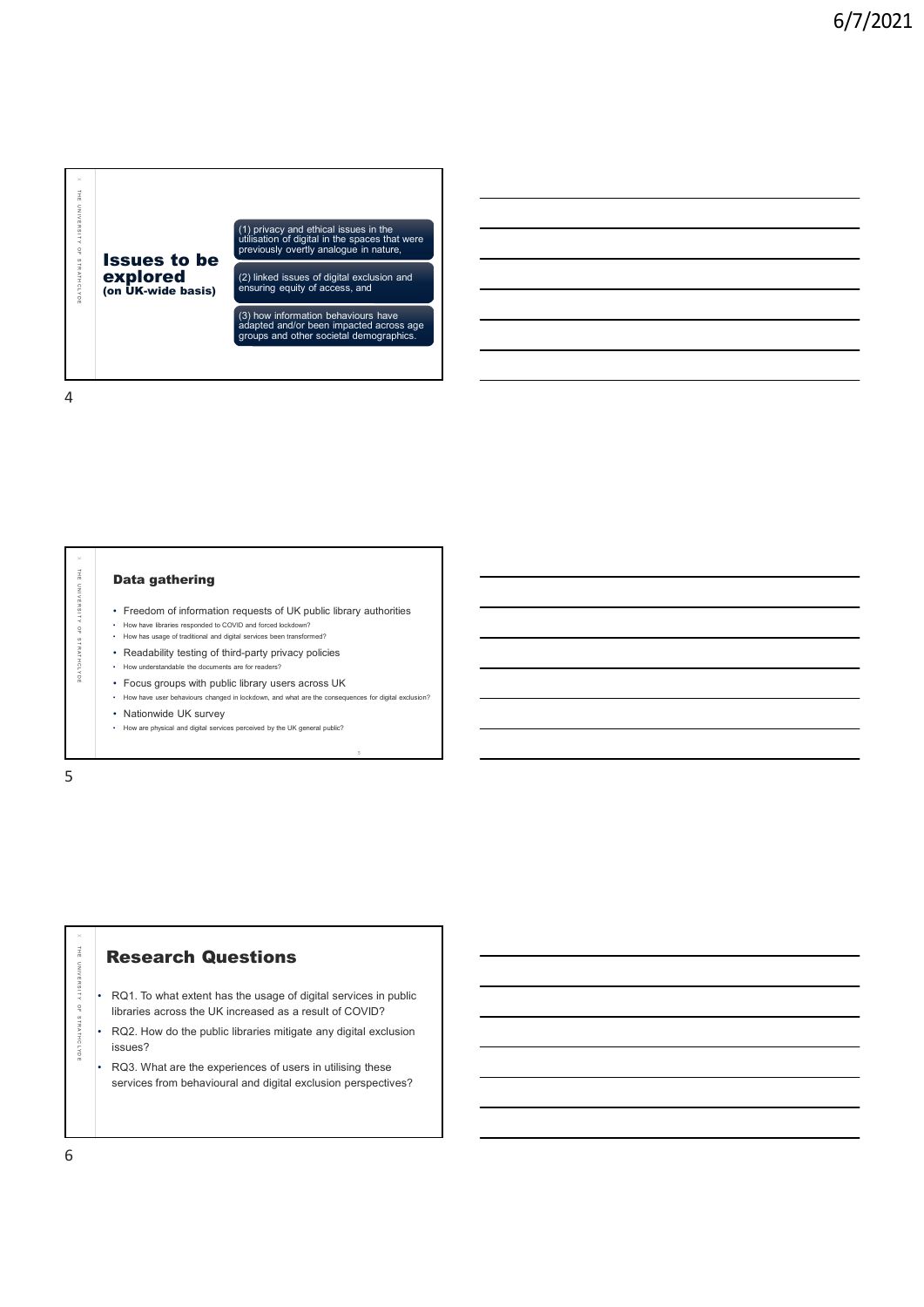• RQ4. What information on privacy issues is presented by public libraries to users related to the use of 3rd party services?

 $\times$  1

- **Research Questions**<br>  $\frac{1}{2}$ <br>  $\frac{1}{2}$ <br>  $\frac{1}{2}$ <br>  $\frac{1}{2}$ <br>  $\frac{1}{2}$ <br>  $\frac{1}{2}$ <br>  $\frac{1}{2}$ <br>  $\frac{1}{2}$ <br>  $\frac{1}{2}$ <br>  $\frac{1}{2}$ <br>  $\frac{1}{2}$ <br>  $\frac{1}{2}$ <br>  $\frac{1}{2}$ <br>  $\frac{1}{2}$ <br>  $\frac{1}{2}$ <br>  $\frac{1}{2}$ <br>  $\frac{1}{2}$ <br>  $\frac{1}{2}$ <br> • RQ5. How accessible/understandable are the privacy policies of the 3rd party vendors?
	- RQ6. How aware of the privacy issues related to the use of 3rd party services in libraries are library users?

7

THE RESCRIPTION CULCUSTIONS<br>
THE ROAD What information on phivary issues is presented by public<br>
ROS. How accessible understandable are the phivary policies of<br>
The ROAD How wave of the privacy issues related to the use of • The move to digital resources during COVID-19 has meant the need to download third party apps and subscribe to third party services

- How are concepts of information sharing conveyed to the patron?
- Are patrons and public libraries fully aware of how e-services engage with patron information and privacy?

|                                                                                                                                                                                                                                                                                                                                                    | Use of third-party vendors                                                                                                                                                               |  |
|----------------------------------------------------------------------------------------------------------------------------------------------------------------------------------------------------------------------------------------------------------------------------------------------------------------------------------------------------|------------------------------------------------------------------------------------------------------------------------------------------------------------------------------------------|--|
| The move to digital resources during COVID-19 has meant<br>٠<br>the need to download third party apps and subscribe to third<br>party services<br>How are concepts of information sharing conveyed to the<br>patron?<br>Are patrons and public libraries fully aware of how e-services<br>$\bullet$<br>engage with patron information and privacy? |                                                                                                                                                                                          |  |
|                                                                                                                                                                                                                                                                                                                                                    |                                                                                                                                                                                          |  |
|                                                                                                                                                                                                                                                                                                                                                    |                                                                                                                                                                                          |  |
| <b>Readability</b>                                                                                                                                                                                                                                                                                                                                 | • Performed readability tests of third-<br>party privacy policies<br>Readability is defined as how easily<br>۰<br>a piece of writing can be read and<br>understood (Grewal et al., 2012) |  |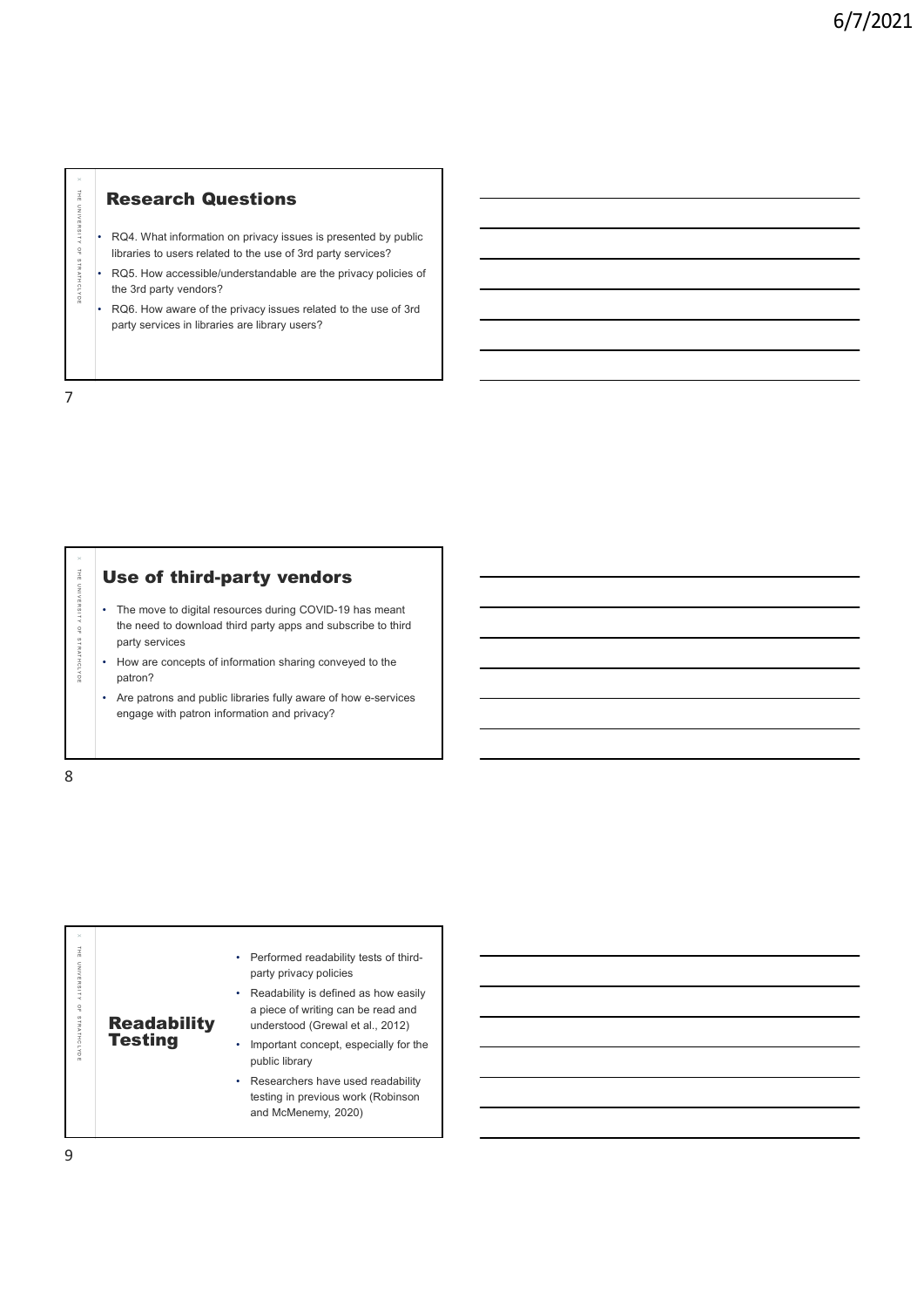| $\times$                        | <b>Readability testing: Results</b>                                                                                                                                                                                                                            |  |
|---------------------------------|----------------------------------------------------------------------------------------------------------------------------------------------------------------------------------------------------------------------------------------------------------------|--|
| $\vec{\Xi}$<br>UNIVERSITY       | <b>Readability Test</b><br>Output Type<br>Average<br><b>Ideal Score</b><br>Score                                                                                                                                                                               |  |
| $\frac{\mathsf{O}}{\mathsf{H}}$ | Flesh Reading Ease<br>Score 0-100<br>44<br>60-70                                                                                                                                                                                                               |  |
| STRATHCLYDE                     | SMOG<br>Grade 1-20<br>14<br>10 (Below 13)<br>Coleman-Liau<br>12<br>7-8 (Below 14)<br>Grade 1-20                                                                                                                                                                |  |
|                                 | Gunning Fog<br>Grade 1-20<br>13<br>7-8 (Below 12)                                                                                                                                                                                                              |  |
|                                 | • For context, in similar study of UK public library internet acceptable use policies, only 5.5%<br>met the recommended readability standards. 8% were as difficult to read as a scientific paper                                                              |  |
|                                 | • Robinson E. and McMenemy D. (2020) 'To be understood as to understand': A readability<br>analysis of public library acceptable use policies. Journal of Librarianship and Information<br>Science. 52 (3) pp.713-725 https://doi.org/10.1177/0961000619871598 |  |
| 10                              |                                                                                                                                                                                                                                                                |  |
|                                 |                                                                                                                                                                                                                                                                |  |
|                                 |                                                                                                                                                                                                                                                                |  |
|                                 |                                                                                                                                                                                                                                                                |  |
|                                 |                                                                                                                                                                                                                                                                |  |
|                                 |                                                                                                                                                                                                                                                                |  |
|                                 | <b>Freedom of Information (FOI)</b>                                                                                                                                                                                                                            |  |
| THE UNIVERSITY OF STRATHCLYDE   | requests                                                                                                                                                                                                                                                       |  |
|                                 | • FOI legislation provides public access to information held                                                                                                                                                                                                   |  |
|                                 | by public authorities<br>• Researchers have carried out previous work in this area                                                                                                                                                                             |  |
|                                 | • 214 public library authorities (PLAs) in the UK                                                                                                                                                                                                              |  |
|                                 | • 32 PLAs in Scotland                                                                                                                                                                                                                                          |  |
|                                 |                                                                                                                                                                                                                                                                |  |
| 11                              |                                                                                                                                                                                                                                                                |  |





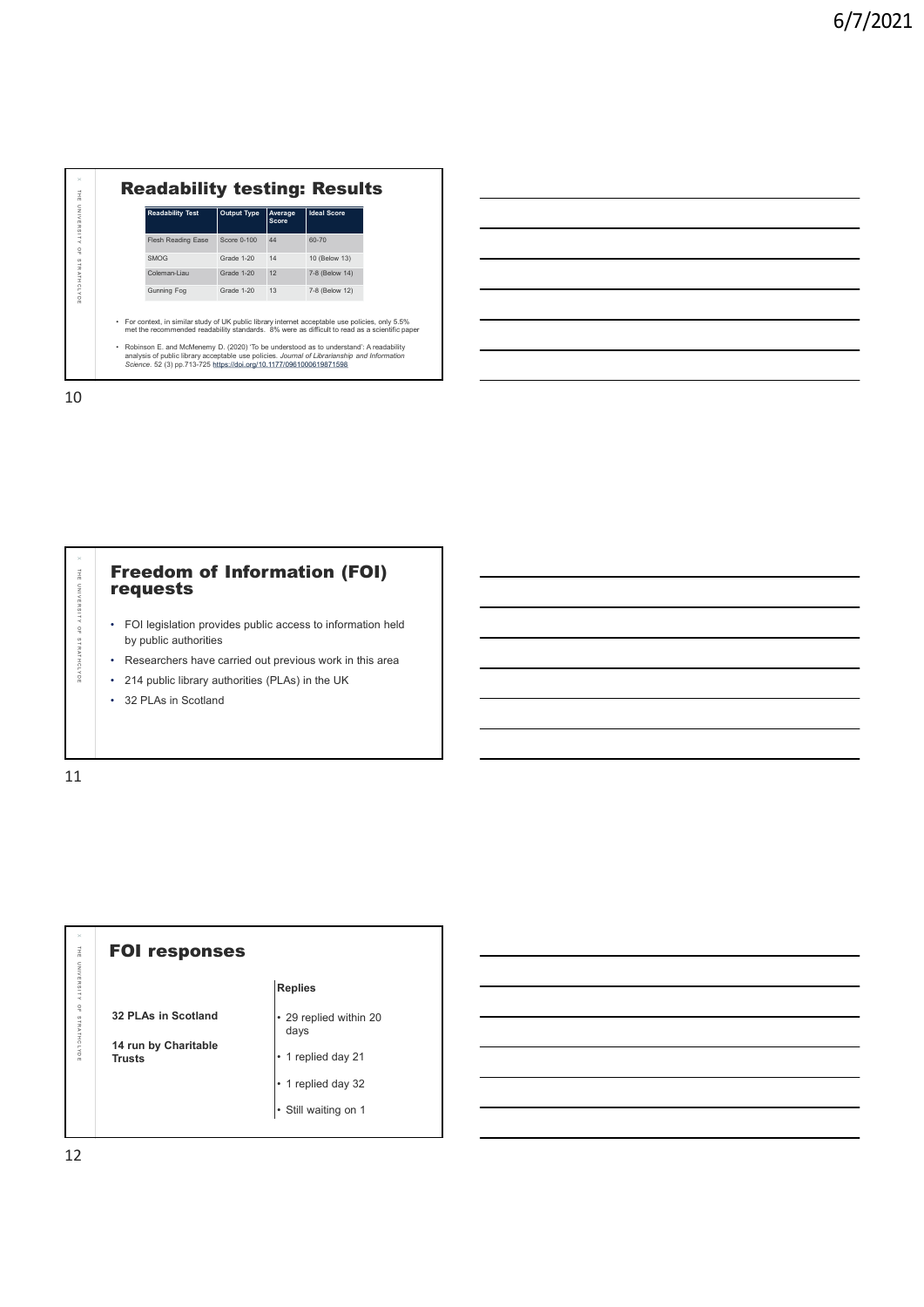# **FOI Questions**

- 1. Please provide data on active membership of the library service for each year for the period 2016-2021 (for the year 2020/21, please provide all data on usage that you have up to the date you received this request)
- **FOI Questions**<br>
The provide data on adive membership of the library service<br>
for each year at the period 2016-2021 (for the year 2020/21,<br>
please provide all data on usage that you have up to the date you<br>
received this 2. Please provide annual usage statistics for each year for the period 2016-2021 for your library service for the following digital services. (For the year 2020/21, please provide all data on usage that you have up to the date you received this request) a) Electronic books and comics T **FOI Questions**<br>
T. Please provide data on active membership of the library service<br>
for each year for the period 2016-2022 (for the year 2020/27, increase provide all data on sange statistics for each year for the peri
	- b) Electronic audio books
	- 3. Please also provide annual usage statistics for each year for the period 2016-2021 for your library service for physical library loans

13

# **FOI Questions**

- 4. Please provide costings for the amounts paid annually to the providers of these services in the same periods (For Q1-3 please clarify in your answers if the figures refer to the financial or calendar year)
- 5. Please provide information on any support services offered by your service to help library users access these electronic services (such as tablet or laptop loans, training sessions) and the costings for these
- 6. What advice is given to library users regarding privacy in use of digital services provided by third parties?
- 7. Please provide details regarding how the various lockdowns related to COVID have impacted on your library opening hours?

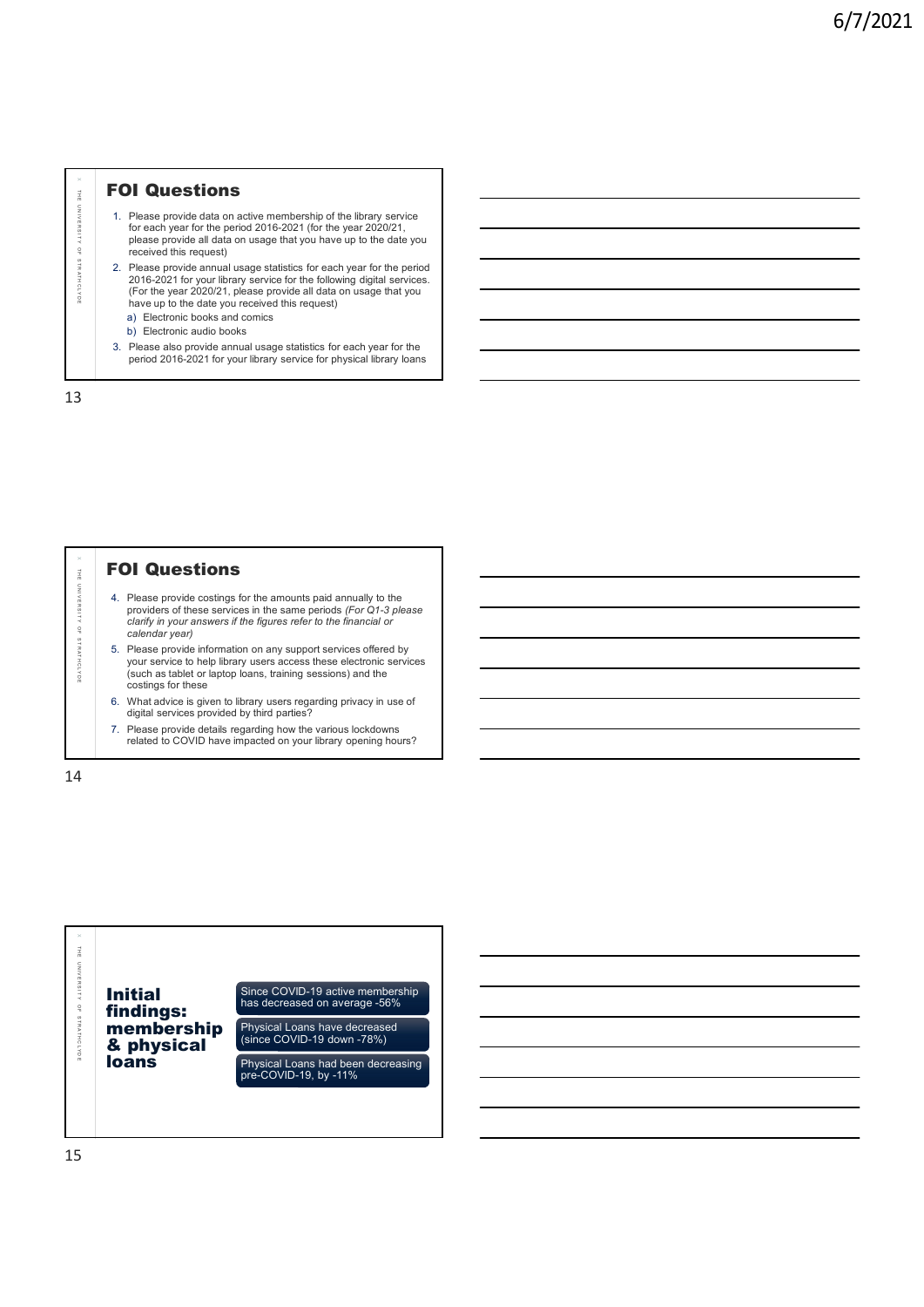

16



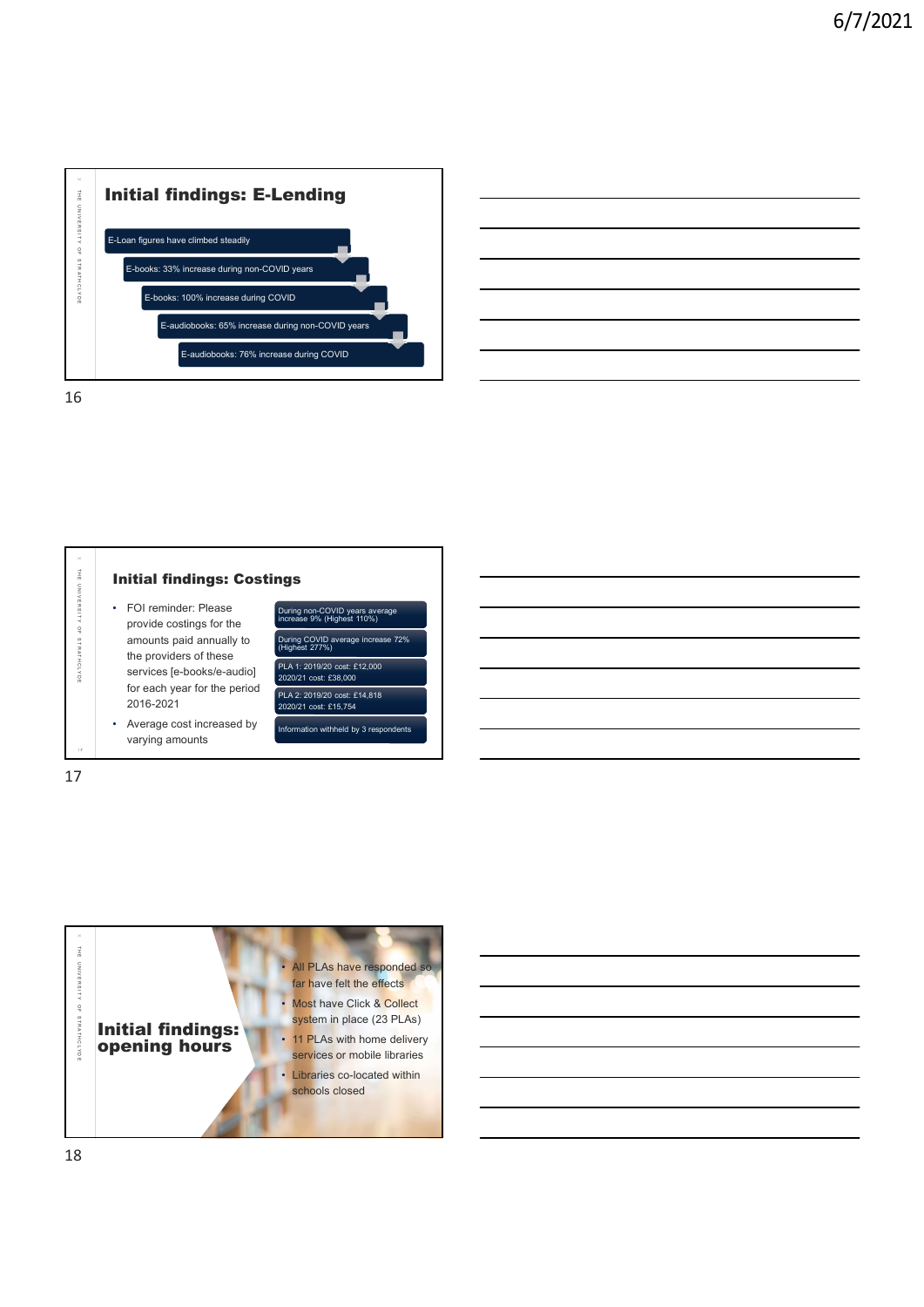| $\times$<br>THE UNIVERSITY OF STRATHCLYDE | <b>Initial findings:</b><br>support<br><b>services</b> | • Lots of different types of support<br>in place, with a somewhat large<br>variation<br>• Large amount of ad-hoc support<br>• Support sessions or training<br>points for patrons<br>• Device loans: 6 PLAs + 6 have<br>digital staff member<br>• Support services both in-house<br>and for home<br>• Library provides both basic IT<br>support, as well as social<br>support (e.g., CVs) |  |
|-------------------------------------------|--------------------------------------------------------|------------------------------------------------------------------------------------------------------------------------------------------------------------------------------------------------------------------------------------------------------------------------------------------------------------------------------------------------------------------------------------------|--|

| THE UNIVERSITY OF STRATHCLYDE | <b>Initial findings:</b><br>support<br>services | • Lots of different types of support<br>in place, with a somewhat large<br>variation<br>• Large amount of ad-hoc support<br>• Support sessions or training<br>points for patrons<br>• Device loans: 6 PLAs + 6 have<br>digital staff member<br>• Support services both in-house<br>and for home<br>• Library provides both basic IT<br>support, as well as social<br>support (e.g., CVs) |  |
|-------------------------------|-------------------------------------------------|------------------------------------------------------------------------------------------------------------------------------------------------------------------------------------------------------------------------------------------------------------------------------------------------------------------------------------------------------------------------------------------|--|
| 19                            |                                                 |                                                                                                                                                                                                                                                                                                                                                                                          |  |
|                               |                                                 |                                                                                                                                                                                                                                                                                                                                                                                          |  |
| THE UNIVERSITY OF STRATHCLYDE | <b>Initial findings:</b><br>support services    | Highlights the role of library in<br>the community<br>For many, authorities, part of<br>core service (costs worked into<br>budget)<br>Partnerships are key: co-<br>operating with organisations,                                                                                                                                                                                         |  |
|                               |                                                 | charities, other departments<br>within the council, are integral<br>for a lot of the support services<br>offered (this is also reflected<br>across UK PLAs)<br>4 PLAs mention voluntary                                                                                                                                                                                                  |  |
| 20                            |                                                 | support                                                                                                                                                                                                                                                                                                                                                                                  |  |
| $\times$                      |                                                 |                                                                                                                                                                                                                                                                                                                                                                                          |  |
| THE UNIVERSITY OF STRATHCLYDE | <b>Initial findings:</b><br>privacy advice      | Mostly references to privacy<br>policies<br>17 references to external privacy policy<br>16 references to internal privacy policy<br>One PLA stated N/A, one stated<br>no advice, unless specifically                                                                                                                                                                                     |  |
|                               |                                                 | asked for<br>Only one mentioned training for<br>staff to help users                                                                                                                                                                                                                                                                                                                      |  |
|                               |                                                 |                                                                                                                                                                                                                                                                                                                                                                                          |  |

| $\times$<br>킆<br>$\subset$<br>$\frac{z}{\leq}$<br>$\mathsf{m}$<br>ä<br>$\omega$<br>٠<br>$\prec$<br>$\mathop{^{_{\textstyle\circ}}}\nolimits$<br><b>Initial findings:<br/>privacy advice</b><br>STRATHCLYD<br>$\tilde{m}$ |
|--------------------------------------------------------------------------------------------------------------------------------------------------------------------------------------------------------------------------|
|--------------------------------------------------------------------------------------------------------------------------------------------------------------------------------------------------------------------------|